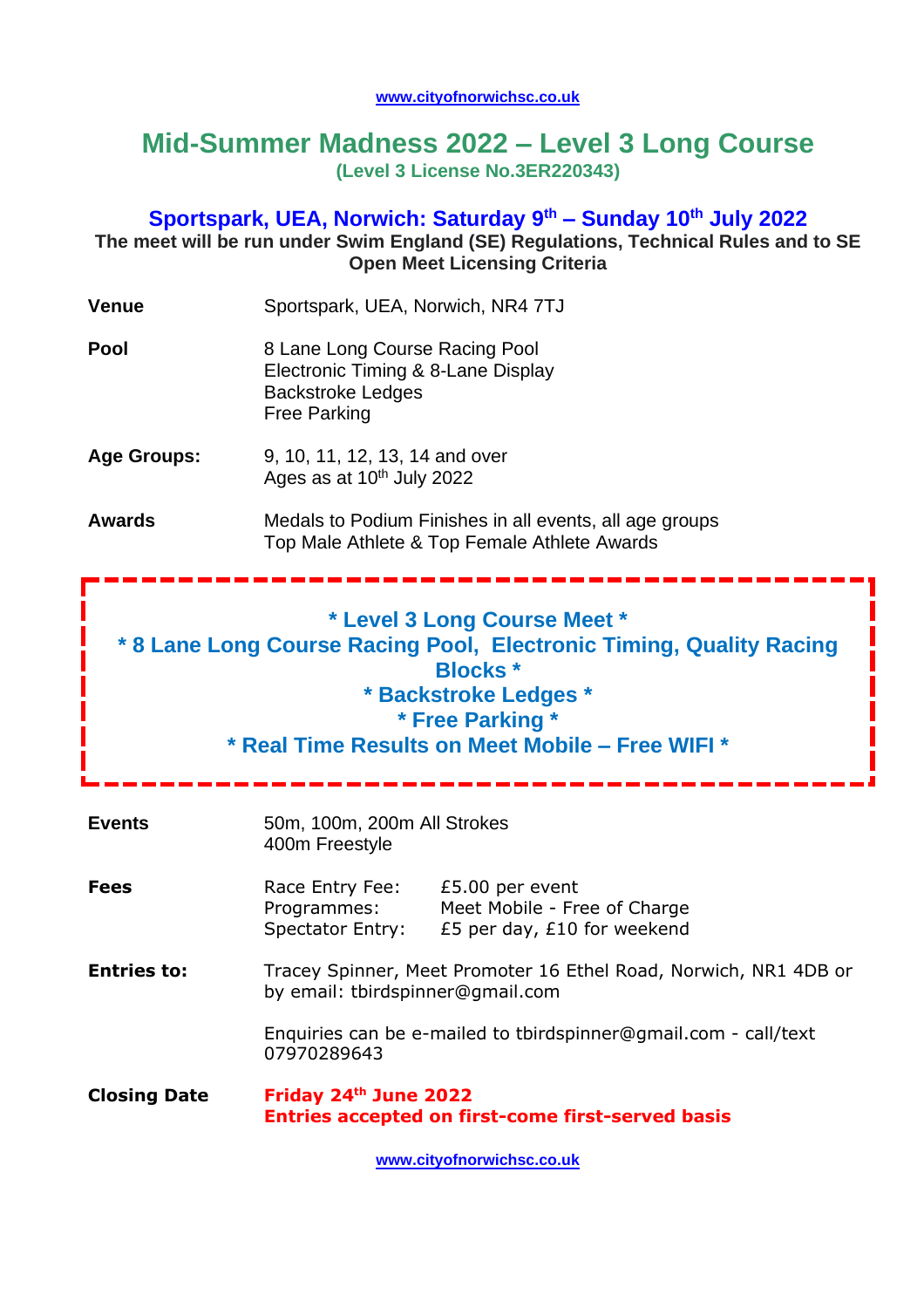#### **City of Norwich Swimming Club Mid-Summer Madness Meet 2022 - Long Course Format - (Level 3 License No. 3ER220343)**

#### **Sportspark ,UEA, Norwich: Saturday 9 th – Sunday 10 th July 2022**

The meet will be run under Swim England (SE) Regulations, Technical Rules and to SE Open Meet Licensing Criteria and these conditions.

- 1. The event will be held at Sportspark, UEA, on 9-10<sup>th</sup> July 2022, held under Swim England Regulations, Swim England Technical Rules and to the Swim England Open Meet Licensing Criteria and these conditions. Entries may only be accepted from Swim England, Swim Scotland or Swim Wales members; or competitors from one of the countries affiliated to FINA.
- 2. **Competitors' ages shall be as at 10th July 2022**.
- 3. All entries must be long course times or converted short course times, and must be **slower** than the cut off times listed. Swimmers with no times may also enter. Swimmers wishing to enter who are faster than the cut off times may be permitted, but will be listed as "exhibition swims" and will not be eligible for medals.
- 4. Club, entries **MUST** be submitted electronically with a summary form, Hytek TM Entry File, Entry Report and payment by BACS to Account 00919204, Sort 30-96-17, City of Norwich Swimming Club. Make reference to MSM22 and add your club short form name.
- 5. Entry file, summary form **and** payment must be received by 24/06/22. Entries will be accepted on a first come first served basis. Entries landing that exceed capacity will be added to the waiting list.
- 6. Swimmers in possession of Swim England Certificate of Swimming Disability or whose Swim England membership record details a disability sport class (S1-S15) are welcome to enter the competition. An entry time from Swim England Rankings must be provided. Personal care attendants are permitted for swimmers who require them without the need for an additional Poolside Pass.
- 7. Masters swimmers are eligible to enter if they are able to evidence entry times from a Masters results site.
- 8. The meet will have a venue imposed capacity limit based on bather numbers per warmup and per session. This will be revised if/as any further guidance is published. A waiting list will be in operation for additional swimmers/clubs if feasible.
- 9. Accepted entries will be published on [www.cityofnorwichsc.co.uk](http://www.cityofnorwichsc.co.uk/) approx 2 weeks after the closing date. It is the competing club/swimmer's responsibility to check this list for accuracy and advise immediately of mistakes or changes required. Club contacts will be notified of rejections where/if appropriate. No on the day entries will be accepted unless the swimmer is on the waiting list and a formal withdrawal has been made.
- 10. There will be no refund of entry fees unless entries are rejected by City of Norwich SC due to capacity issues.
- 11. The meet promoter may check entries against rankings. Falsely entered times will be rejected without a refund.
- 12. **Swimmers withdrawing from events:** Each Club should have their own record of swimmers entered. Swimmers unable to compete must be withdrawn. Withdrawals should be made using a swim-meet link at least 15m after the warmup starts for each session. A £5 penalty will be invoiced to clubs for failure to notify in a timely manner.
- 13. The pool length is 50 metres, 8 lanes with anti-wave ropes and Omega electronic timing. The depth of the pool is 1.8m. A secondary strobe for the starting system is available.
- 14. Competitors must report to the marshalling area in a safe and timely manner, normally 1 event prior to their own, where they will be placed in start order. Any swimmer not reporting may be

deemed to have withdrawn from that event. It is the club/swimmer duty to check the start lists and report in a timely manner.

- 15. Heats will be seeded on submitted times and spearheaded. All events are timed finals.
- 16. The promoters do not accept responsibility for any property. Lockers are available in the changing rooms and should be used for the safe keeping of all belongings. Items have gone missing in the past so please look after your belongings. **UEA Sportspark lockers require a padlock which you should bring with you, or hire from Sportspark reception**. Please minimise the number of kit bags brought poolside.
- 17. Entries to this meet will be processed in accordance with our privacy notice for swim meets. We require certain personal data for the purposes of making entries to the competition, managing the meet and the submission of results to Rankings. Consent to process such personal data is deemed to have been given by the submission of the entry. Where the personal data of competitors, officials, coaches/team managers has been passed to use by a swim club rather than by the individuals themselves, we rely on the swim club to ensure that consent has been obtained. If required, the club should be able to provide evidence to us that such consent has been given. Please see "Meets Privacy Policy" at <https://www.cityofnorwichsc.co.uk/> for further information.
- 18. Closing date for full entry submission is **12.00 noon on 24th June 2022** to allow for changes in government guidance.
- 19. Charges as follow:
	- Entry Fees £5.00 per event
	- Coaches and Team Manager Passes: £10.00 no food, £20 with food for weekend.
	- Spectators if permitted will be charged £5 per day, or £10 for the weekend.
	- Programmes all on Meet Mobile.
- 22. Coaches' passes will not be sold on the day.
- 23. In accordance with the Swim England Child Safeguarding Policies and Procedures, any parents or carers of swimmers under the age of 18 who wish to take photographic or video images are requested to focus on their own child as much as reasonably possible and to avoid including other children in those images. Should you have any concerns about photography or filming please bring them to the attention of the promoter.
- 24. Please help to maintain a high standard of health and safety by not blocking stairways, emergency exits and walkways with bags and report any issues immediately to a member of the pool staff or to the Open Meet Promoter.
- 25. Warm up protocol: No diving during any warm-up sessions, except in the designated sprint lanes, odd lanes will swim clockwise (1, 3, 5, 7) even lanes (2, 4, 6, 8) will swim counter clockwise. Swimmers using sprint lanes must swim 15m before slowing up. All swimmers must leave the water by the side of the pool and not over the timing pads. Coaches should manage the lanes their swimmers are using during the warm up sessions. Backstroke ledges will be made available for the sprint lanes.
- **26.** Any matter not covered by these conditions will be determined by the Promoter and Referee, subject to Swim England Regulations and the Swim England Technical Rules.

We hope you have an enjoyable meet and please let us know of anything you think could help us to improve the meet in the future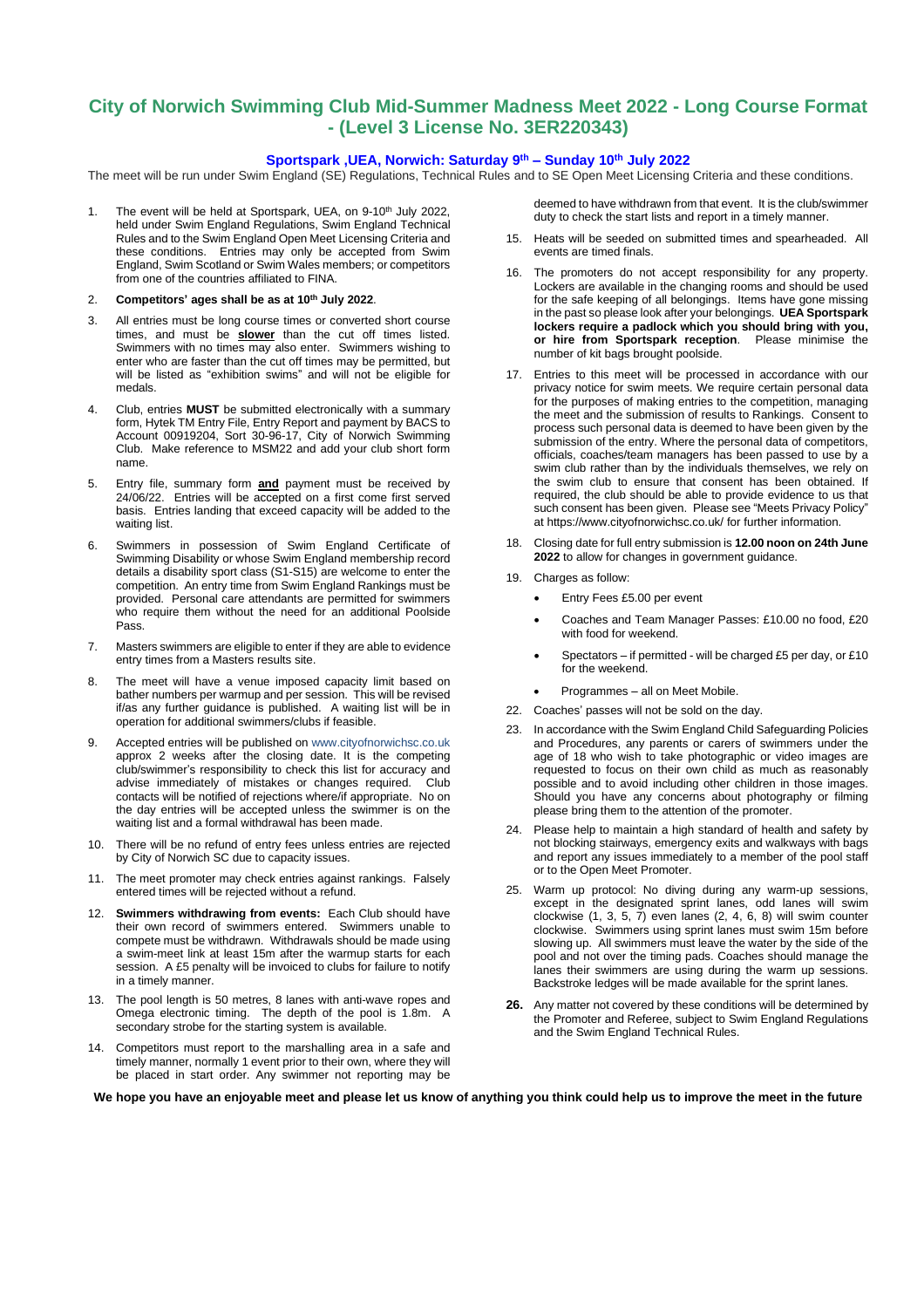# **City of Norwich Swimming Club Mid-Summer Madness Invitational 2022 Long Course Format - (Level 3 License No. 3ER220343)**

## **Sportspark, UEA, Norwich: Saturday 9 th – Sunday 10th July 2022**

|                                                |             | Saturday 9th July 2022 - Session 1 |                |  | Sunday 10th July 2022 - Session 4 |             |            |               |  |  |
|------------------------------------------------|-------------|------------------------------------|----------------|--|-----------------------------------|-------------|------------|---------------|--|--|
| 101                                            | <b>Boys</b> | 9 and over                         | 200 Free       |  | 401                               | <b>Boys</b> | 9 and over | 400 freestyle |  |  |
| 102                                            | Girls       | 9 and over                         | 400 freestyle  |  | 402                               | Girls       | 9 and over | 200 Free      |  |  |
| 103                                            | <b>Boys</b> | 9 and over                         | 100 Back       |  | 403                               | <b>Boys</b> | 9 and over | 100 Breast    |  |  |
| 104                                            | Girls       | 9 and over                         | 50 Back        |  | 404<br>Girls                      |             | 9 and over | 200 Breast    |  |  |
| 105                                            | <b>Boys</b> | 9 and over                         | 50 Breast      |  | 405                               | <b>Boys</b> | 9 and over | 50 Back       |  |  |
|                                                |             |                                    |                |  | 406                               | Girls       | 9 and over | 50 Breast     |  |  |
| Saturday 9th July 2022 - Session 2             |             |                                    |                |  |                                   |             |            |               |  |  |
| 201                                            | Girls       | 9 and over                         | 200 IM         |  |                                   |             |            |               |  |  |
| 202<br><b>Boys</b><br>9 and over<br>200 Breast |             |                                    |                |  | Sunday 10th July 2022 - Session 5 |             |            |               |  |  |
| 203                                            | Girls       | 9 and over                         | 100 Fly        |  | 501                               | <b>Boys</b> | 9 and over | 200 IM        |  |  |
| 204                                            | <b>Boys</b> | 9 and over                         | 100 Fly        |  | 502                               | Girls       | 9 and over | 100 Free      |  |  |
| 205                                            | Girls       | 9 and over                         | 200 Back       |  | 503                               | <b>Boys</b> | 9 and over | 200 Fly       |  |  |
|                                                |             |                                    |                |  | 504                               | Girls       | 9 and over | 100 Breast    |  |  |
|                                                |             | Saturday 9th July 2022 - Session 3 |                |  | 505                               | <b>Boys</b> | 9 and over | 50 Free       |  |  |
| 301                                            | Girls       | 9 and over                         | 100 Back       |  | 506                               | Girls       | 9 and over | <b>50 Fly</b> |  |  |
| 302                                            | <b>Boys</b> | 9 and over                         | 100 Free       |  |                                   |             |            |               |  |  |
| 303                                            | Girls       | 9 and over                         | <b>200 Fly</b> |  |                                   |             |            |               |  |  |
| 304                                            | <b>Boys</b> | 9 and over                         | 200 Back       |  |                                   |             |            |               |  |  |
| 305                                            | Girls       | 9 and over                         | 50 Free        |  |                                   |             |            |               |  |  |
| 306                                            | <b>Boys</b> | 9 and over                         | <b>50 Fly</b>  |  |                                   |             |            |               |  |  |

Detail on Warmup Times and Session times will be posted with accepted entries. First warmup of each day - 8.30am.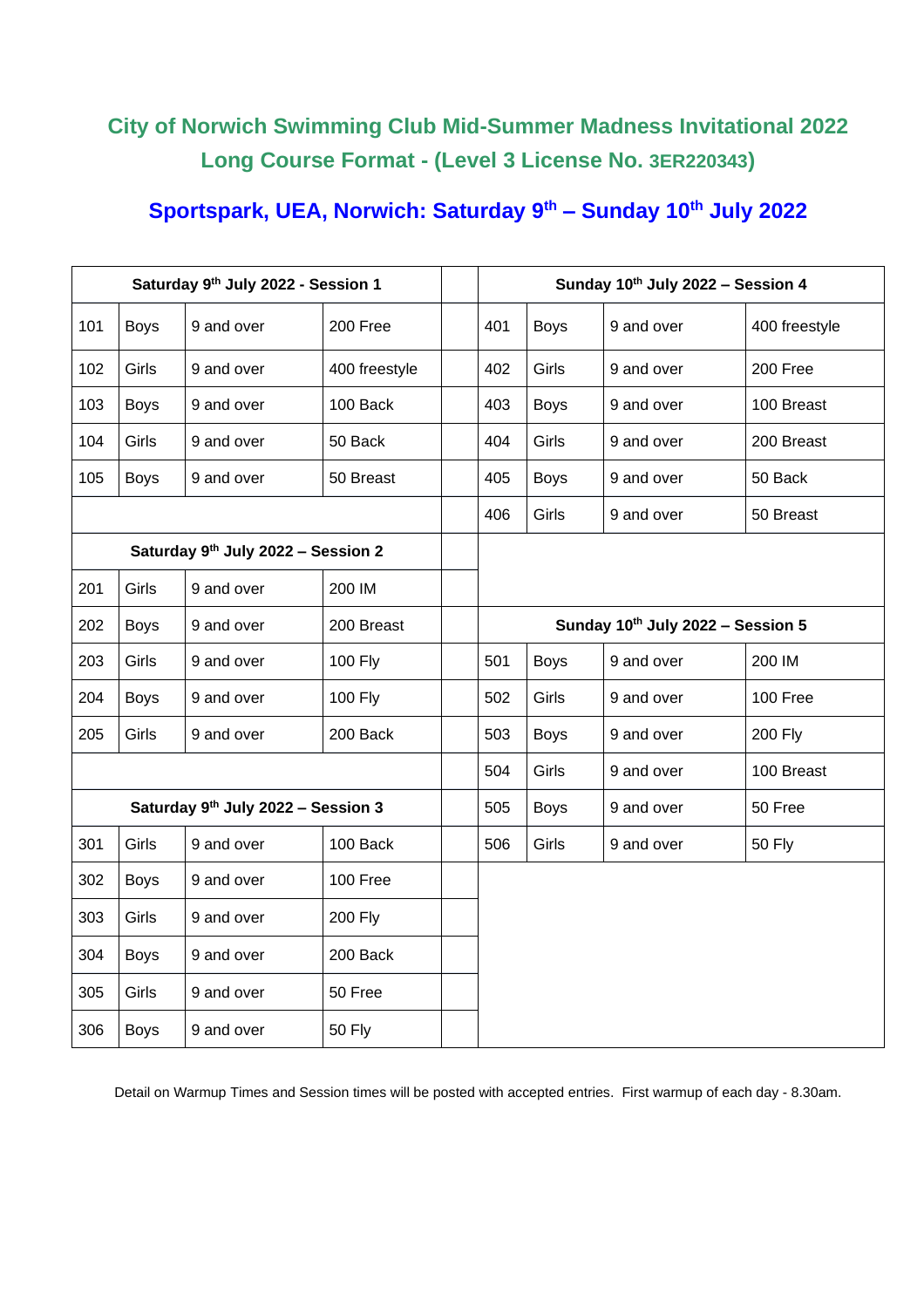|                          |         | <b>BOYS</b> |         |         |         |         |         |  | <b>GIRLS</b> |         |         |         |         |         |
|--------------------------|---------|-------------|---------|---------|---------|---------|---------|--|--------------|---------|---------|---------|---------|---------|
| <b>Event</b>             |         | 9           | 10      | 11      | 12      | 13      | $14+$   |  | 9            | 10      | 11      | 12      | 13      | $14+$   |
| Freestyle 50m            | Cut off | 35.00       | 33.50   | 32.00   | 29.00   | 27.00   | 24.00   |  | 35.00        | 33.50   | 30.00   | 29.00   | 27.00   | 26.00   |
| Freestyle 100m           | Cut off | 1.13.00     | 1.10.00 | 1.07.00 | 1.04.00 | 58.00   | 53.00   |  | 1.14.00      | 1.10.00 | 1.07.00 | 1.03.50 | 1.01.00 | 58.00   |
| Freestyle 200m           | Cut off | 2.40.00     | 2.32.00 | 2.24.00 | 2.16.00 | 2.06.00 | 1.56.00 |  | 2.44.00      | 2.33.00 | 2.24.00 | 2.18.00 | 2.10.00 | 2.05.00 |
| Freestyle 400m           | Cut off | 5:30.00     | 5:15.00 | 5:00.00 | 4:40.00 | 4:20.00 | 4:10.00 |  | 5:30.00      | 5:15.00 | 5:00.00 | 4:40.00 | 4:30.00 | 4:20.00 |
| <b>Breaststroke 50m</b>  | Cut off | 42.00       | 39.50   | 37.50   | 35.50   | 33.50   | 31.00   |  | 44.00        | 42.00   | 40.00   | 37.00   | 36.00   | 33.00   |
| <b>Breaststroke 100m</b> | Cut off | 1.29.50     | 1.25.50 | 1.21.50 | 1.17.50 | 1.13.50 | 1.07.50 |  | 1.34.00      | 1.29.00 | 1.25.00 | 1.19.00 | 1.17.00 | 1.13.00 |
| <b>Breaststroke 200m</b> | Cut off | 3:10.00     | 3:00.00 | 2:50.00 | 2:40.00 | 2:30.00 | 2:25.00 |  | 3:15.00      | 3:10.00 | 3:00.00 | 2:45.00 | 2:40.00 | 2:30.00 |
| <b>Butterfly 50m</b>     | Cut off | 37.50       | 35.50   | 33.50   | 31.50   | 29.50   | 26.50   |  | 38.50        | 36.00   | 34.00   | 32.00   | 29.50   | 28.00   |
| <b>Butterfly 100m</b>    | Cut off | 1.23.00     | 1.19.00 | 1.15.00 | 1.11.00 | 1.06.00 | 1.00.00 |  | 1.23.00      | 1.20.00 | 1.16.00 | 1.12.00 | 1.07.00 | 1.03.00 |
| <b>Butterfly 200m</b>    | Cut off | 3:00.00     | 2:50.00 | 2:40.00 | 2:30.00 | 2:20.00 | 2:10.00 |  | 3:00.00      | 2:50.00 | 2:40.00 | 2:30.00 | 2:20.00 | 2:15.00 |
| <b>Backstroke 50m</b>    | Cut off | 40.50       | 38.50   | 36.50   | 34.50   | 31.50   | 28.00   |  | 40.50        | 38.50   | 36.50   | 34.00   | 33.50   | 30.00   |
| <b>Backstroke 100m</b>   | Cut off | 1.24.00     | 1.20.00 | 1.16.00 | 1.12.00 | 1.05.00 | 1.00.00 |  | 1.24.00      | 1.20.00 | 1.18.00 | 1.13.00 | 1.08.00 | 1.05.00 |
| <b>Backstroke 200m</b>   | Cut off | 3:00.00     | 2:50.00 | 2:40.00 | 2:30.00 | 2:20.00 | 2:10.00 |  | 3:00.00      | 2:50.00 | 2:40.00 | 2:30.00 | 2:25.00 | 2:20.00 |
| Ind Medley 200m          | Cut off | 2.58.00     | 2.50.00 | 2.42.00 | 2.34.00 | 2.20.00 | 2.14.00 |  | 2.58.00      | 2.50.00 | 2.44.00 | 2.38.00 | 2.28.00 | 2.22.00 |

# **Cut off Times – Long Course** *(Swimmers must be SLOWER than these times)*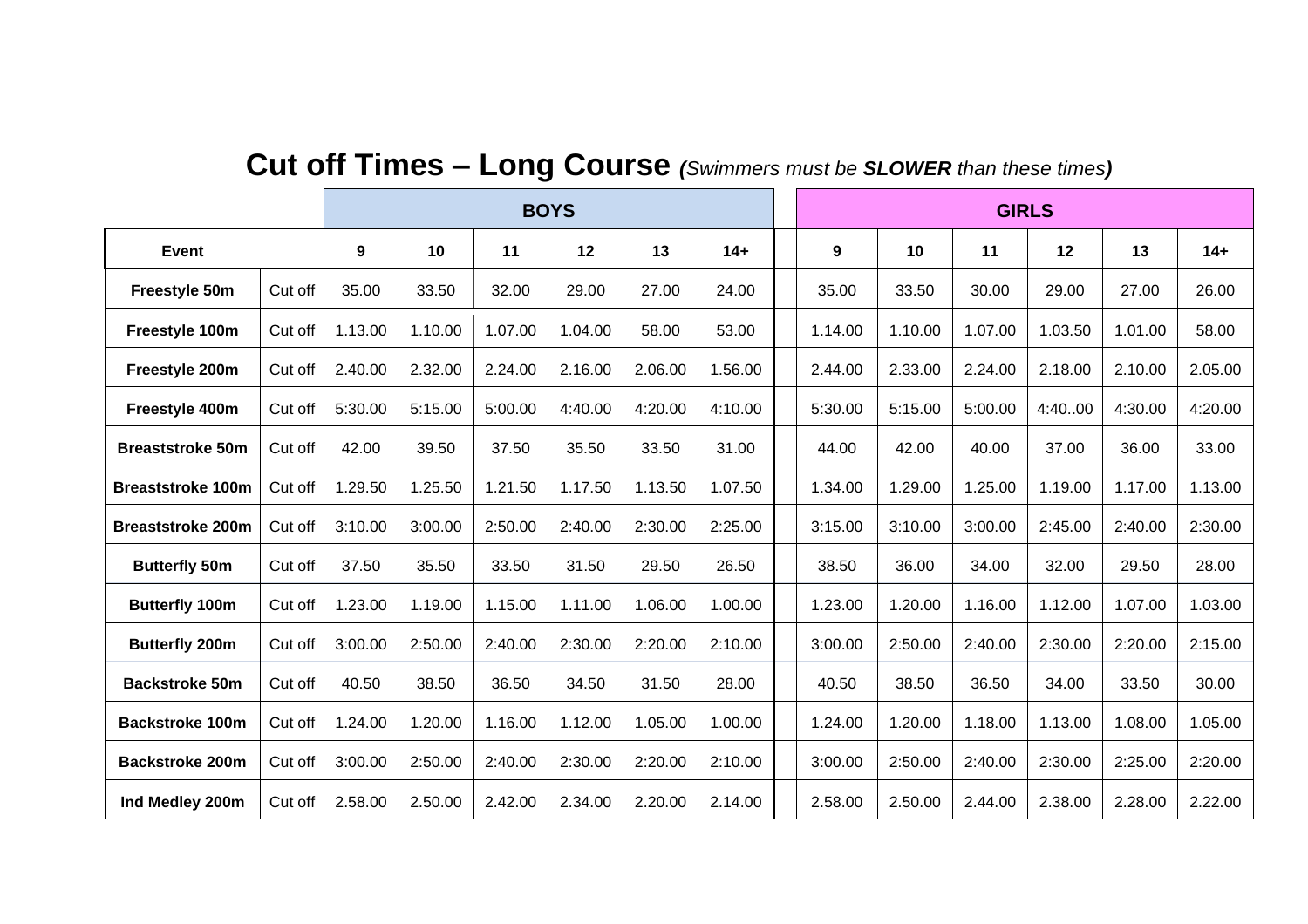# **City of Norwich Swimming Club Mid-Summer Madness Invitational 2022 Long Course Format - (Level 3 License No. 3ER220343)**

### **Sportspark, UEA, Norwich: Saturday 9 th – Sunday 10th July 2022**

# **External Club Summary Entry Form**

Please return this completed form with your electronic entry file:

NB The club electronic entry file must be emailed to: *[tbirdspinner@gmail.com.](mailto:tbirdspinner@gmail.com)* 

Closing date for full entry submission: Friday 24th June 2022

| <b>Club Name:</b>     |                                      |                |             |
|-----------------------|--------------------------------------|----------------|-------------|
| <b>Contact Name:</b>  |                                      |                |             |
| <b>Email Address:</b> |                                      |                |             |
| <b>Telephone No:</b>  |                                      |                |             |
|                       |                                      |                |             |
| <b>Entry Details:</b> |                                      |                |             |
|                       |                                      | <b>Number</b>  | <b>Cost</b> |
| Individual entries    | @ £5.00 per event                    |                | £           |
| Coach or TM Pass      | @£10.00 No Food<br>@£20.00 with Food |                | £           |
|                       |                                      | <b>TOTAL</b> E |             |

\* If you wish to pay by BACs please make payment to Account: 00919204; Sort 30-96-17; Ref MSM22 and add your club code. Email [tbirdspinner@gmail.com](mailto:tbirdspinner@gmail.com) to confirm payment has been made.

Officials should put their names forward using the swim-meet link:

<https://www.swim-meet.com/OfficialsSignup/Norwich/>

#### **Checklist – By the Closing Date Friday 24th June 2022 please ensure you have:**

**Emailed**: Hytek Entry File Hytek Meet Entry Report (BACS Transfer)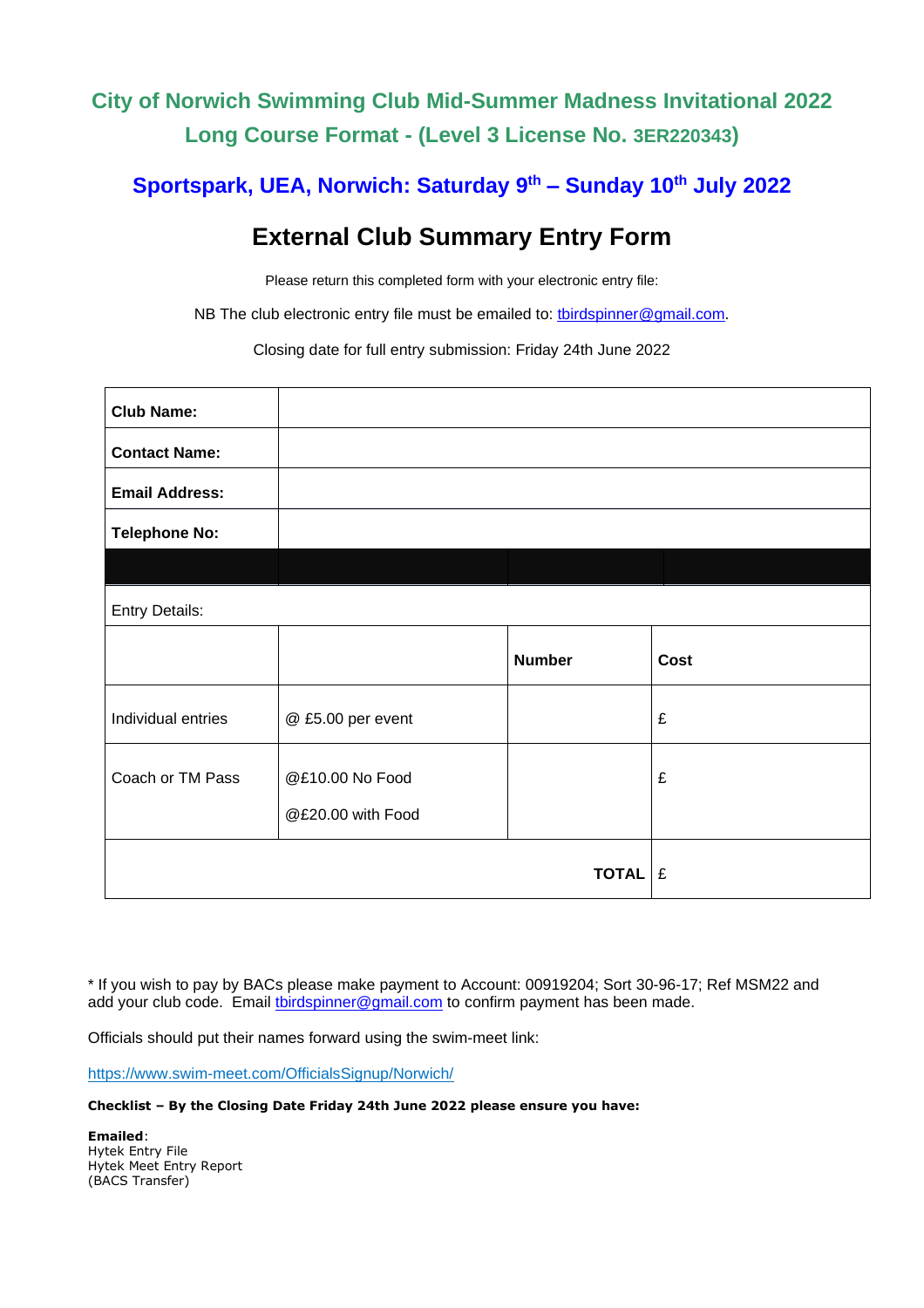# **City of Norwich Swimming Club Mid-Summer Madness Invitational 2022 Long Course Format - (Level 3 License No. 3ER220343)**

# **Sportspark, UEA, Norwich: Saturday 9 th – Sunday 10th July 2022**

| INDIVIDUAL ENTRY FORM FOR VISITING CLUBS                            |                       |                     |                                   |        |   |                                 |                     |  |  |  |
|---------------------------------------------------------------------|-----------------------|---------------------|-----------------------------------|--------|---|---------------------------------|---------------------|--|--|--|
| <b>FORENAME:</b>                                                    |                       | <b>SURNAME:</b>     |                                   |        |   |                                 |                     |  |  |  |
| CLUB:                                                               |                       |                     | AGE (@ 10/07/22):                 |        |   |                                 |                     |  |  |  |
| SEX:                                                                | <b>MALE/FEMALE</b>    |                     | <b>DATE OF BIRTH:</b>             |        |   |                                 |                     |  |  |  |
| <b>EMAIL ADDRESS:</b>                                               |                       |                     | <b>DISABILITY CLASSIFICATION:</b> |        |   |                                 |                     |  |  |  |
| <b>TELEPHONE NO:</b>                                                |                       | <b>SE REG NO</b>    |                                   |        |   |                                 |                     |  |  |  |
| <b>EVENT</b>                                                        | <b>COST PER EVENT</b> |                     | <b>ENTRY TIME (LC)</b>            |        |   | <b>IF CONVERTED STATE SHORT</b> | <b>COURSE TIME:</b> |  |  |  |
| <b>50M FREESTYLE</b>                                                | £5                    |                     |                                   |        |   |                                 |                     |  |  |  |
| <b>100M FREESTYLE</b>                                               | £5                    |                     |                                   |        |   |                                 |                     |  |  |  |
| <b>200M FREESTYLE</b>                                               | £5                    |                     |                                   |        |   |                                 |                     |  |  |  |
| <b>400M FREESTYLE</b>                                               | £5                    |                     |                                   |        |   |                                 |                     |  |  |  |
| <b>50M BACKSTROKE</b>                                               | £5                    |                     |                                   |        |   |                                 |                     |  |  |  |
| <b>100M BACKSTROKE</b>                                              | £5                    |                     |                                   |        |   |                                 |                     |  |  |  |
| <b>200M BACKSTROKE</b>                                              | £5                    |                     |                                   |        |   |                                 |                     |  |  |  |
| <b>50M BREASTSTROKE</b>                                             | £5                    |                     |                                   |        |   |                                 |                     |  |  |  |
| <b>100M BREASTSTROKE</b>                                            | £5                    |                     |                                   |        |   |                                 |                     |  |  |  |
| <b>200M BREASTSTROKE</b>                                            | £5                    |                     |                                   |        |   |                                 |                     |  |  |  |
| <b>50M BUTTERFLY</b>                                                | £5                    |                     |                                   |        |   |                                 |                     |  |  |  |
| <b>100M BUTTERFLY</b>                                               | £5                    |                     |                                   |        |   |                                 |                     |  |  |  |
| <b>200M BUTTERFLY</b>                                               | £5                    |                     |                                   |        |   |                                 |                     |  |  |  |
| <b>200M IM</b>                                                      | £5                    |                     |                                   |        |   |                                 |                     |  |  |  |
| 400IM                                                               | £5                    |                     |                                   |        |   |                                 |                     |  |  |  |
|                                                                     |                       | <b>Total Events</b> |                                   |        | £ |                                 |                     |  |  |  |
| CoNSC Swimmers Admin Fee/Visiting Clubs individual manual entry fee |                       | £5.00               |                                   | £      |   |                                 |                     |  |  |  |
|                                                                     |                       |                     |                                   | Total: | £ |                                 |                     |  |  |  |

### **CLOSING DATE FOR ENTRIES IS 12:00 Midday ON Friday 24th June 2022**

Please return this form and/or an "Entries Summary Form" as appropriate, to Tracey Spinner, [tbirdspinner@gmail.com](mailto:tbirdspinner@gmail.com), with BACS payment to Acct: 00919204, Sort 30-96-17, using the reference MSM22 and the first 4 letters of your swimmer's surname.